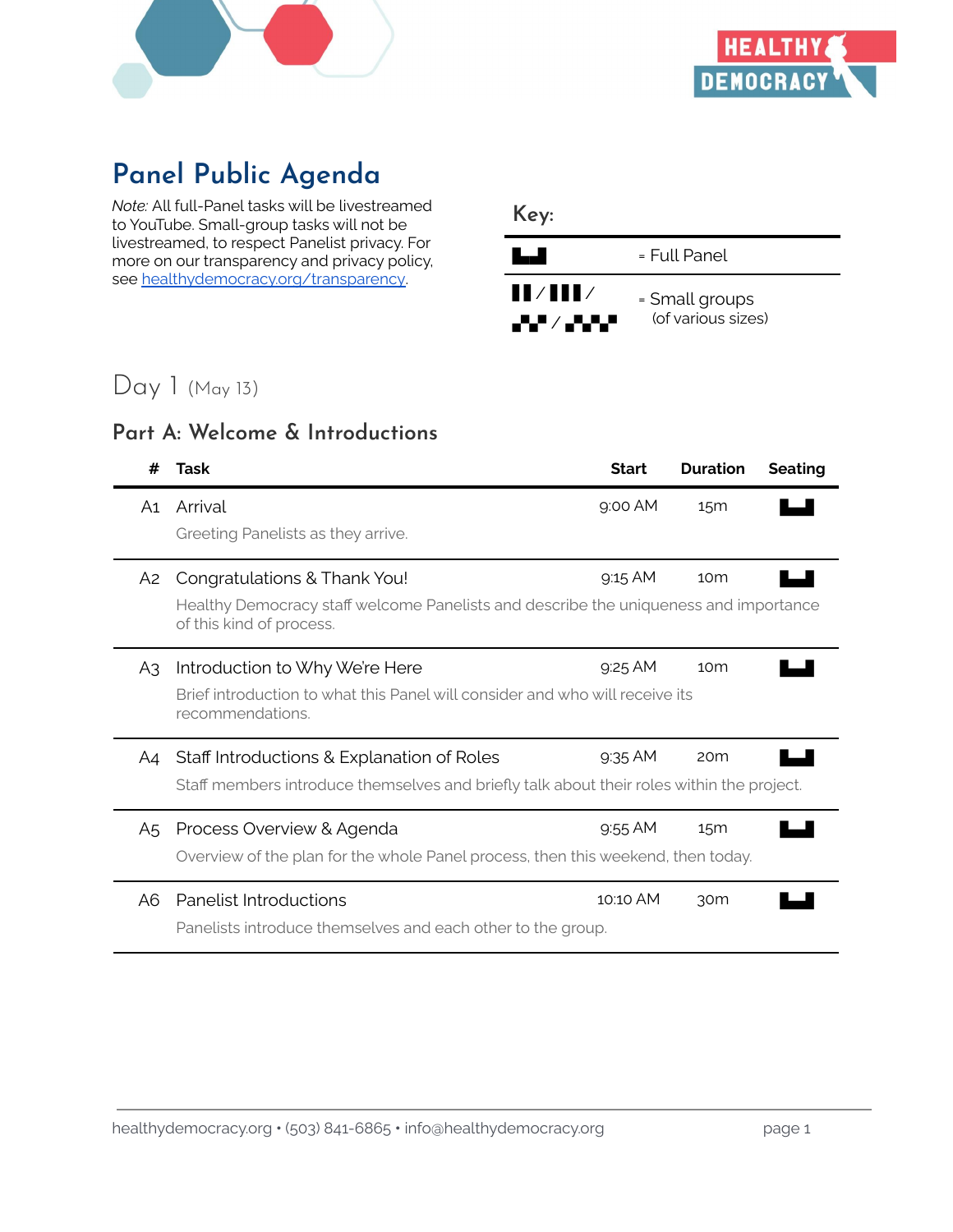



#### **Part B: Process Orientation**

| #              | Task                                                                                                                                             | <b>Start</b> | <b>Duration</b> | <b>Seating</b> |
|----------------|--------------------------------------------------------------------------------------------------------------------------------------------------|--------------|-----------------|----------------|
| B1             | Overview of Privacy & Public Affairs                                                                                                             | 10:40 AM     | 10 <sub>m</sub> |                |
|                | Discuss the balance of privacy and transparency on the Panel, and review policies related<br>to the livestream, public observers, and the media. |              |                 |                |
| B <sub>2</sub> | <b>Break</b>                                                                                                                                     | 10:50 AM     | 15 <sub>m</sub> |                |
| B <sub>3</sub> | Overview of Key Deliberation Concepts                                                                                                            | 11:05 AM     | 10 <sub>m</sub> |                |
|                | High-level introduction to deliberative practices and communication practices.                                                                   |              |                 |                |
| <b>B4</b>      | <b>Group Discussion Agreements</b>                                                                                                               | 11:15 PM     | 20 <sub>m</sub> |                |
|                | Create agreements for how Panelists want to interact with one another throughout this<br>particular process.                                     |              |                 |                |
| <b>B5</b>      | Experiences with the Fairgrounds                                                                                                                 | 11:35 PM     | 30m             |                |
|                | Panelists get to know each other and share their experience with the Fairgrounds.                                                                |              |                 |                |
| B <sub>6</sub> | Introduction to Briefing Materials                                                                                                               | 12:05 PM     | 25m             |                |
|                | Introduction to the briefing materials provided by the City and Fair Board, and an<br>opportunity for silent reading and reflection.             |              |                 |                |
| <b>B7</b>      | Lunch                                                                                                                                            | 12:30 PM     | 60 <sub>m</sub> |                |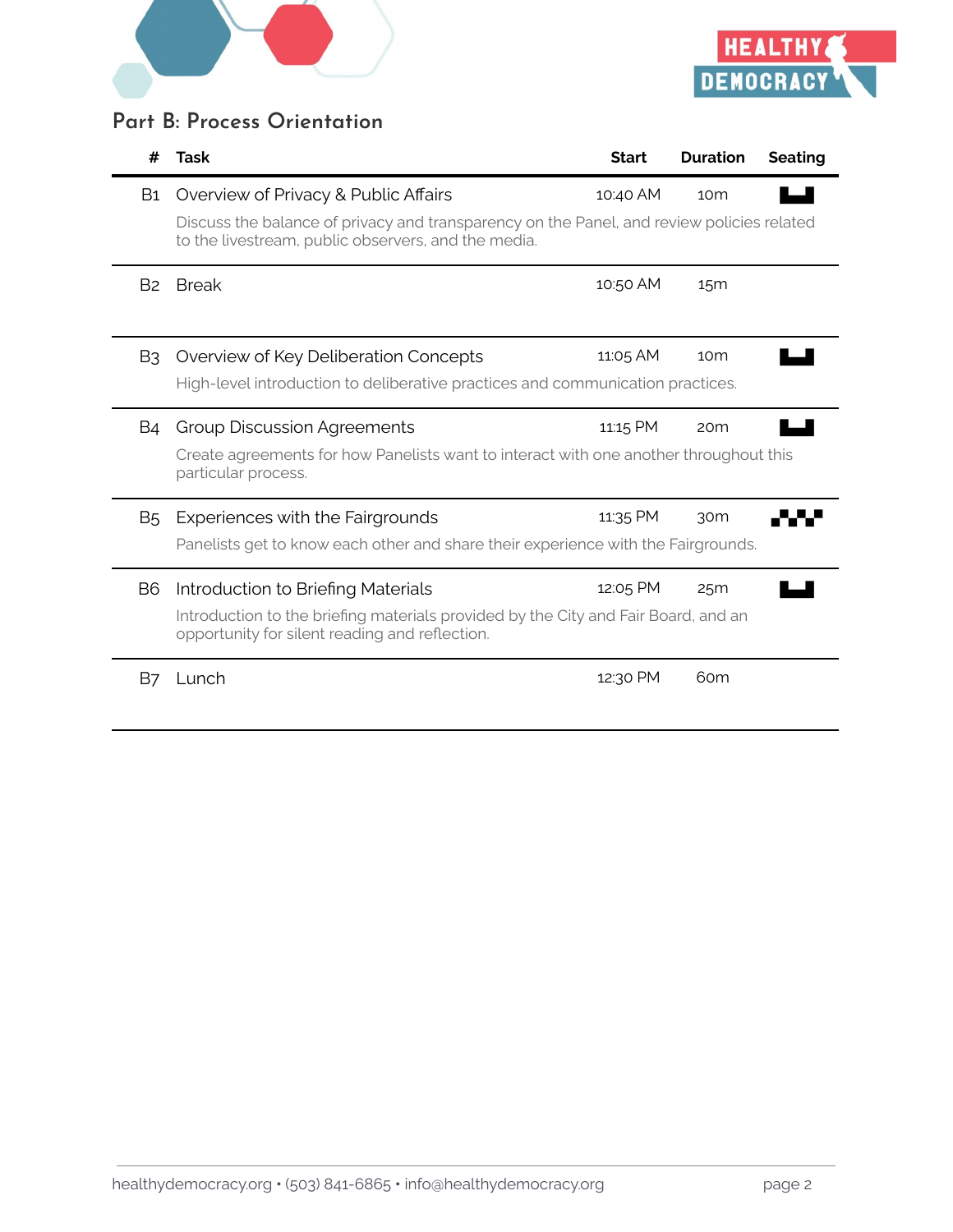



## **Part C: Orientation to Policy Context & Stakeholder Statements**

| #              | Task                                                                                                                                                                                             | <b>Start</b> | <b>Duration</b> | <b>Seating</b> |
|----------------|--------------------------------------------------------------------------------------------------------------------------------------------------------------------------------------------------|--------------|-----------------|----------------|
| C <sub>1</sub> | <b>Exploration of Cognitive Biases</b><br>Overview of how who we are and how our brains work can influence our work together.                                                                    | 1:30 PM      | 20 <sub>m</sub> |                |
| C2             | Introduction to Good Questions<br>Orientation to asking productive, collaborative questions.                                                                                                     | 1:50 PM      | 30 <sub>m</sub> |                |
| C3             | Prepare for Stakeholder Presentations<br>Read stakeholder statements by the Informational Advisory Committee.                                                                                    | 2:20 PM      | 25m             |                |
| C4             | Icebreaker<br>An opportunity to get to know each other and move around the room.                                                                                                                 | 2:45 PM      | 10 <sub>m</sub> |                |
| C <sub>5</sub> | <b>Break</b>                                                                                                                                                                                     | 2:55 PM      | 10 <sub>m</sub> |                |
| C <sub>6</sub> | <b>Stakeholder Presentations</b><br>Members of the Informational Advisory Committee introduce their perspectives on the<br>Fairgrounds topic, followed by a combined Q&A session with the Panel. | 3:10 PM      | 65 <sub>m</sub> |                |
| C7             | Where We Are & Closing                                                                                                                                                                           | 4:15 PM      | 15 <sub>m</sub> |                |

End-of-session housekeeping items and reminders for tomorrow.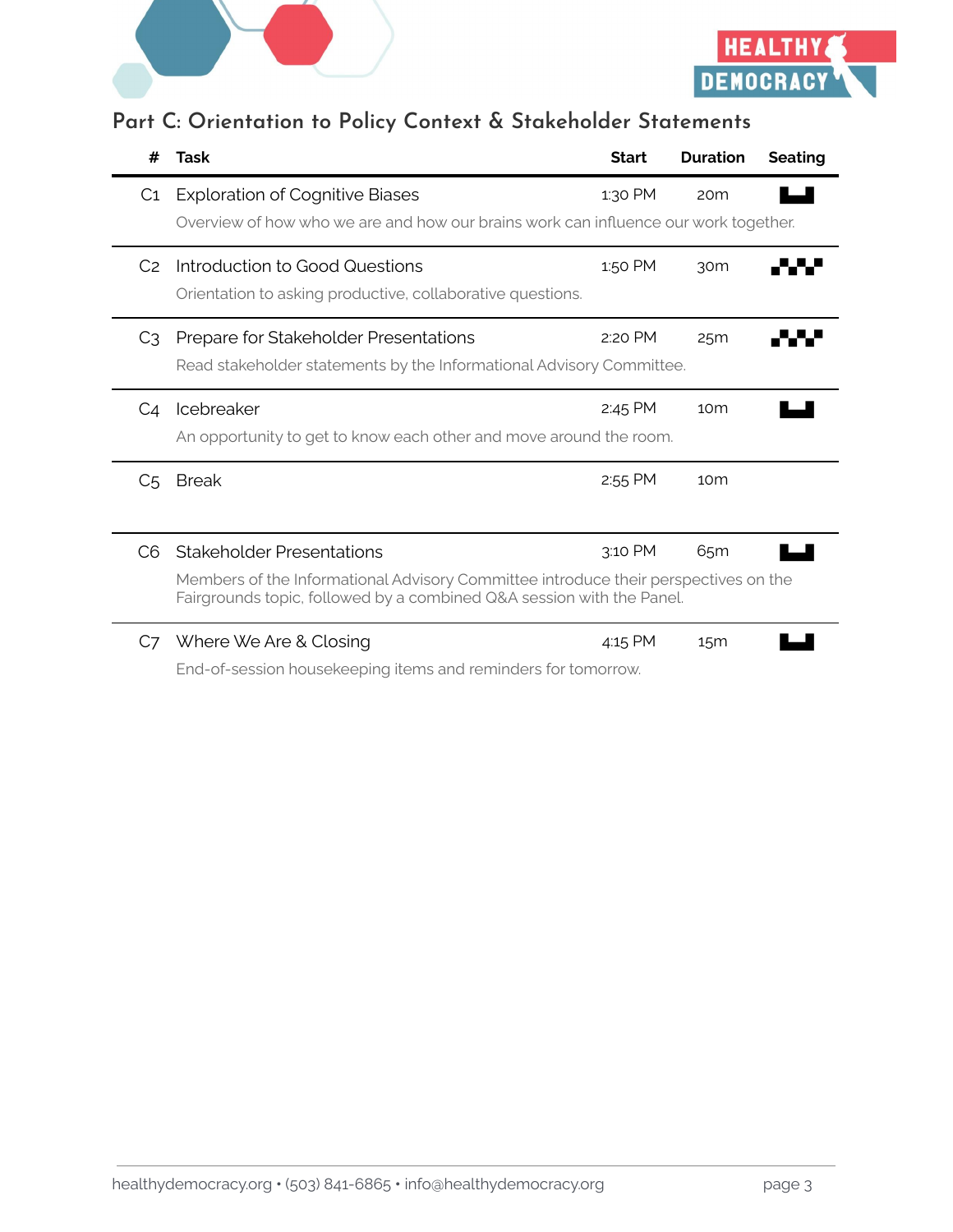



## **Part D: More Stakeholders & First Background Presenters**

| #              | Task                                                                                                                                                                                             | <b>Start</b> | <b>Duration</b> | <b>Seating</b> |
|----------------|--------------------------------------------------------------------------------------------------------------------------------------------------------------------------------------------------|--------------|-----------------|----------------|
| D1             | Arrival<br>Hello and welcome!                                                                                                                                                                    | 9:00 AM      | 15 <sub>m</sub> |                |
| D <sub>2</sub> | <b>Read Project Materials</b><br>Quiet reading of written materials about the origin of the project, and materials prepared in<br>advance by the City and Fair.                                  | $9:15$ AM    | 20 <sub>m</sub> |                |
| D <sub>3</sub> | <b>Discuss Project Materials</b><br>Discussion of introductory materials to the project.                                                                                                         | 9:35 AM      | 15 <sub>m</sub> |                |
| D4             | Prepare for Stakeholder Statements<br>Read stakeholder statements written by members of the Informational Advisory Committee<br>and generate questions for them.                                 | 9:50 AM      | 15 <sub>m</sub> |                |
| D <sub>5</sub> | <b>Stakeholder Presentations</b><br>Members of the Informational Advisory Committee introduce their perspectives on the<br>Fairgrounds topic, followed by a combined Q&A session with the Panel. | 10:05 AM     | 35m             |                |
| D <sub>6</sub> | <b>Break</b>                                                                                                                                                                                     | 10:40 AM     | 15 <sub>m</sub> |                |
| D7             | Debrief & Question Generation<br>Discuss key takeaways from the first round of stakeholder presentations and continue<br>exploring Panelists' personal experiences with the Fairgrounds.         | 10:55 AM     | 25m             |                |
| D <sub>8</sub> | <b>Background Presenter Group 1 Presentations</b><br>Each presenter gives a 10-minute presentation, then all presenters take questions together.                                                 | 11:20 AM     | 70 <sub>m</sub> |                |
| D9             | Lunch                                                                                                                                                                                            | 12:30 PM     | 60m             |                |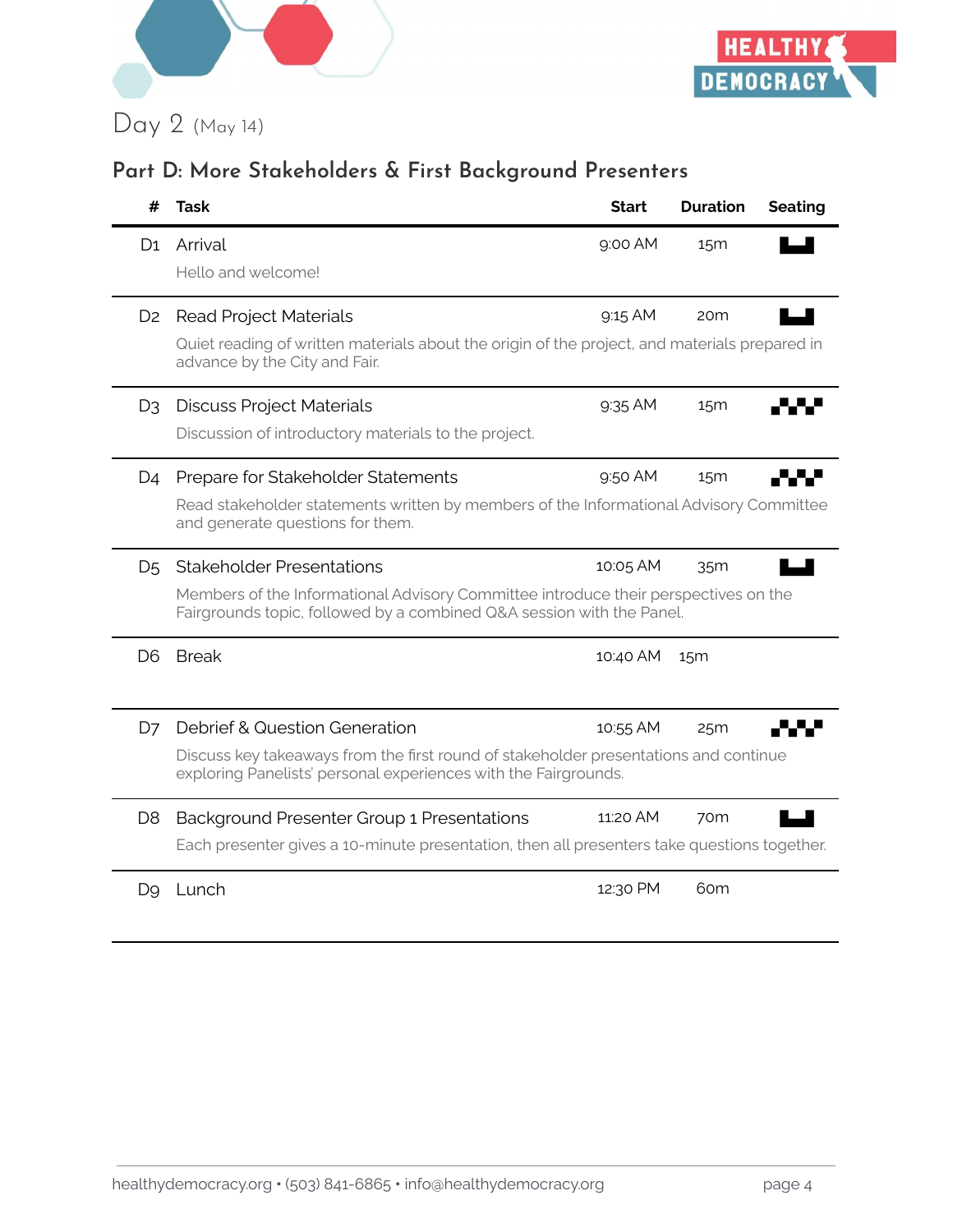



## **Part E: Second Background Presenters**

| #              | Task                                                                                                                                                                                                           | <b>Start</b> | <b>Duration</b> | <b>Seating</b> |
|----------------|----------------------------------------------------------------------------------------------------------------------------------------------------------------------------------------------------------------|--------------|-----------------|----------------|
| E1             | Icebreaker                                                                                                                                                                                                     | 1:30 PM      | 20 <sub>m</sub> |                |
|                | An opportunity to get to know each other and move around the room.                                                                                                                                             |              |                 |                |
| E <sub>2</sub> | Reading Time & Prepare for Presenter Group 2                                                                                                                                                                   | 1:50 PM      | 25m             |                |
|                | An intro of who's speaking today, with a few minutes to think about potential questions.                                                                                                                       |              |                 |                |
| E <sub>3</sub> | Background Presenter Group 2 Presentations                                                                                                                                                                     | 2:15 PM      | 70 <sub>m</sub> |                |
|                | Each presenter gives a 10-minute presentation, then all presenters take questions together.                                                                                                                    |              |                 |                |
| E4             | <b>Break</b>                                                                                                                                                                                                   | 3:25 PM      | 15 <sub>m</sub> |                |
|                |                                                                                                                                                                                                                |              |                 |                |
| E <sub>5</sub> | Presenter Group 2 Debrief & Question Generation                                                                                                                                                                | 3:40 PM      | 25m             |                |
|                | In small groups, Panelists reflect on any insights that have emerged from the second group<br>of presenters.                                                                                                   |              |                 |                |
| E <sub>5</sub> | Introduce Subcommittees                                                                                                                                                                                        | 4:05 PM      | 10 <sub>m</sub> |                |
|                | Brief introduction to the four Panelist Subcommittees that will help oversee process<br>decisions, conduct public outreach, aid in project evaluation, and foster the Panel's impact<br>over policy decisions. |              |                 |                |
| E <sub>5</sub> | Closing                                                                                                                                                                                                        | 4:15 PM      | 15 <sub>m</sub> |                |
|                | End-of-day housekeeping and a preview of what is coming tomorrow.                                                                                                                                              |              |                 |                |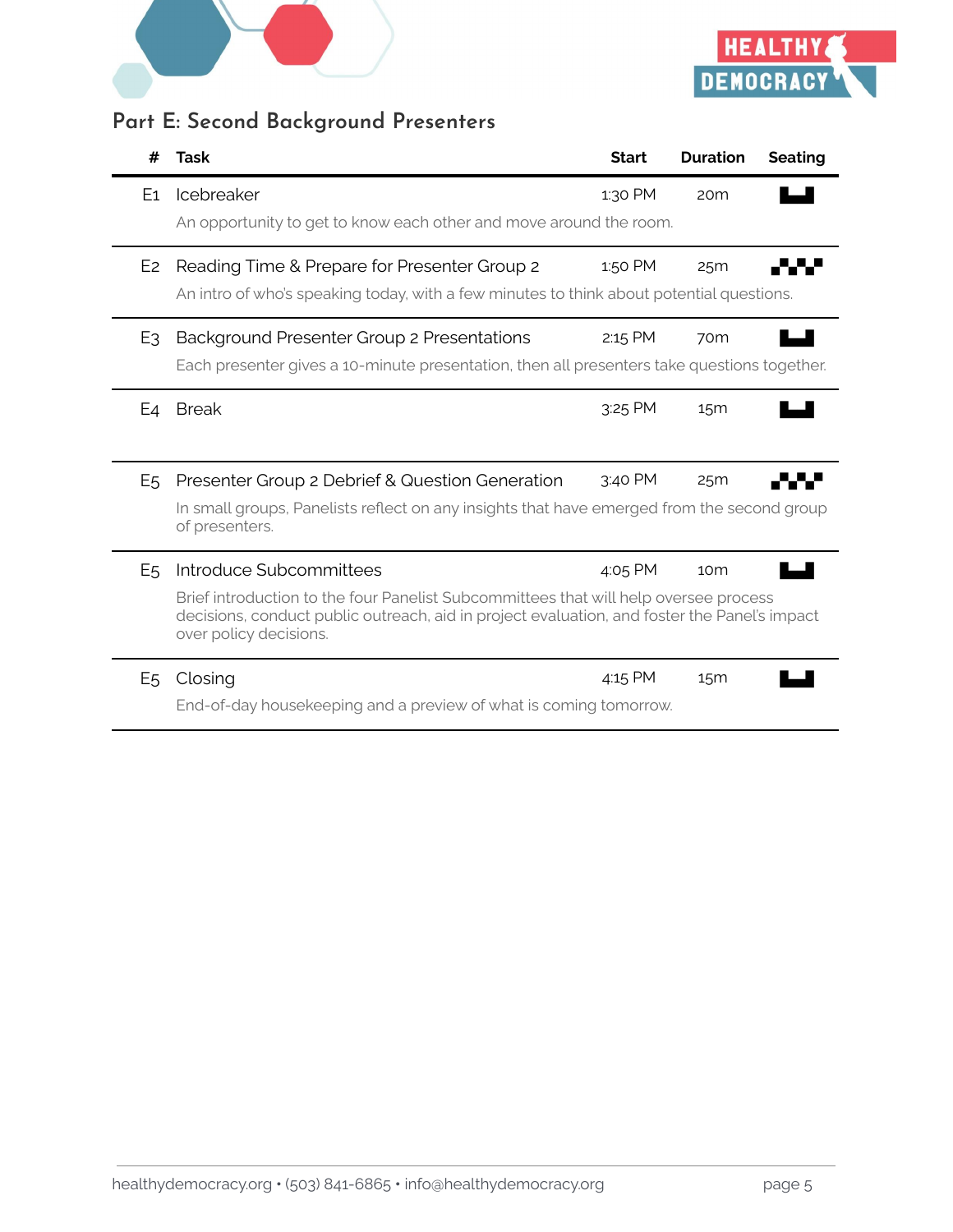



# **Part F: Two Presenter Groups & Exploring Bias & Privilege**

| #              | Task                                                                                                | <b>Start</b> | <b>Duration</b> | <b>Seating</b> |
|----------------|-----------------------------------------------------------------------------------------------------|--------------|-----------------|----------------|
| F <sub>1</sub> | Arrival                                                                                             | 9:00 AM      | 15 <sub>m</sub> |                |
|                | Hello and welcome! A warm welcome to all Panelists, plus any notes after the previous<br>session.   |              |                 |                |
| F <sub>2</sub> | <b>Background Presenter Group 3</b>                                                                 | 9:15 AM      | 50 <sub>m</sub> |                |
|                | Each presenter gives a 10-minute presentation, then all presenters take questions together.         |              |                 |                |
| F <sub>3</sub> | Debrief                                                                                             | 10:05 AM     | 15 <sub>m</sub> |                |
|                | Panelists reflect on the insights that have emerged from the last presenters.                       |              |                 |                |
| F4             | <b>Exploration of Cognitive Biases</b>                                                              | 10:20 AM     | 15 <sub>m</sub> |                |
|                | Overview of how who we are and how our brains work can influence our work together.                 |              |                 |                |
| F <sub>5</sub> | <b>Break</b>                                                                                        | 10:35 AM     | 15 <sub>m</sub> |                |
|                |                                                                                                     |              |                 |                |
| F <sub>6</sub> | Exploration of Power & Privilege in Groups                                                          | 10:50 AM     | 30m             |                |
|                | Discussion of how individuals' identities and life experience shape dynamics of power in<br>groups. |              |                 |                |
| F7             | Background Presenter Group 4                                                                        | 11:20 AM     | 70m             |                |
|                | Experts give 10-minute presentations, then all experts take questions from the Panel.               |              |                 |                |
| F8             | Lunch                                                                                               | 12:30 PM     | 60 <sub>m</sub> |                |
|                |                                                                                                     |              |                 |                |